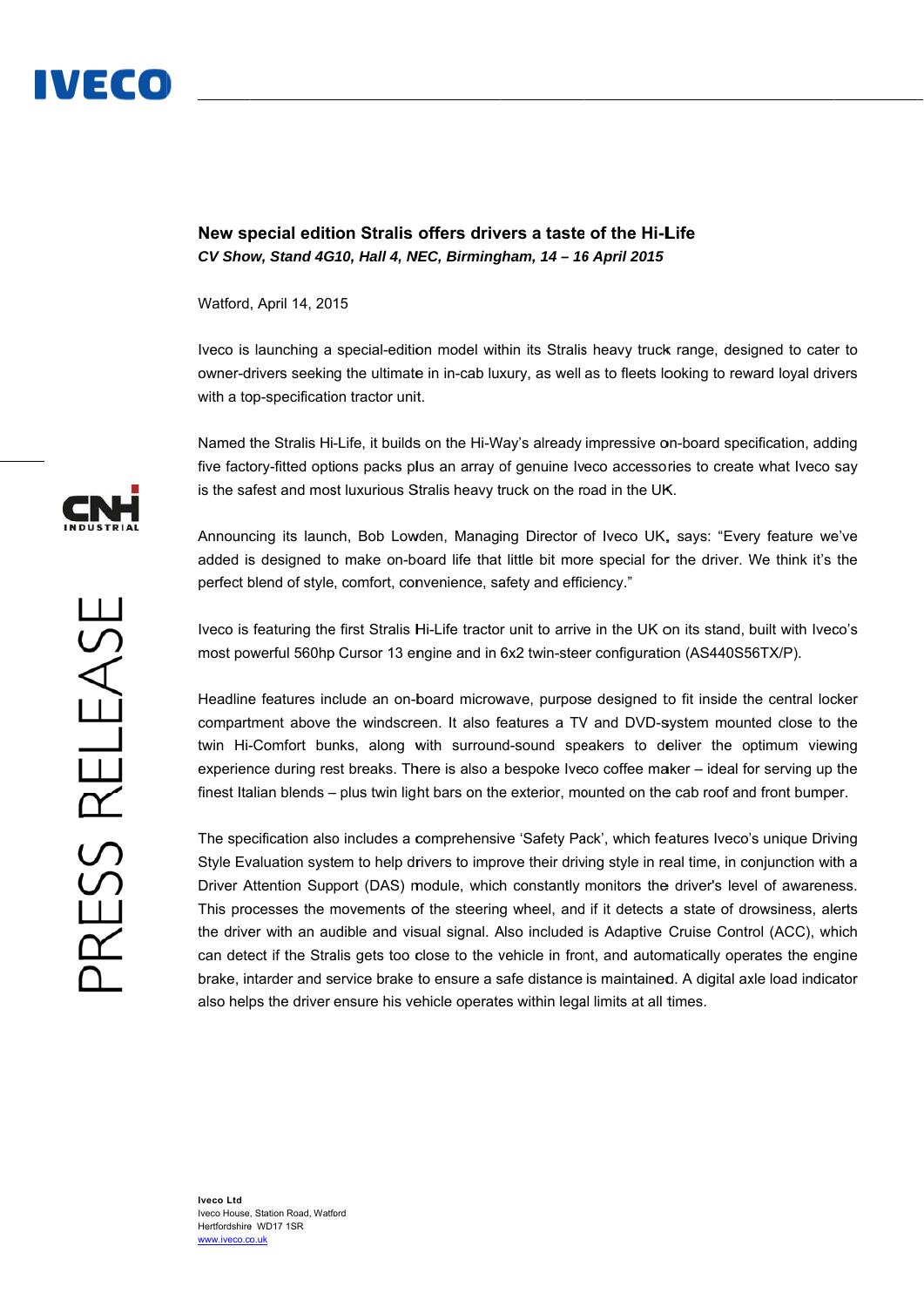

Iveco's 'Comfort Living Pack' adds automatic climate control, plus night-time air-conditioning – ideal to help drivers keep cool on hot summer nights, without needing to run the engine. Plus an on-board super-size fridge offers more than 50 litres of capacity, making it ideal for longer missions.

A 'Comfort Driving Pack' further boosts the specification, with high-comfort leather air-suspended driver's seat offering built-in heating and ventilation, plus a soft-touch leather steering wheel and heated windscreen. The heated passenger seat is also trimmed in leather, air-suspended and features a lumbar support for maximum comfort.

The Stralis 'Style Pack' ensures a distinctive look, with Xenon headlights, air horns, plus the latest Alcoa Dura Bright alloy wheels, whilst Iveco's 'TCO Pack' adds key features designed to boost fuel efficiency and profitability. This comprises an EcoSwitch device that uses the vehicle weight information to limit engine torque according to the truck's gross vehicle weight – ensuring overall performance is maintained in line with that of a fully laden vehicle. This allows fuel consumption to be minimised during acceleration without affecting overall speed capability. Plus the EuroTronic automated transmission benefits from Iveco's EcoFleet mode, which automatically adjusts to the loading of the vehicle to help fine-tune fuel economy.

Additional accessories includes a reversing alarm with mute button, long-range fuel tanks, aluminium air reservoirs and adjustable roof and side spoilers, to help the Stralis cruise efficiently with any combination of trailer.

Customers can upgrade to Hi-Life specification on almost any Stralis Hi-Way model within the Iveco heavy truck range, which spans the 19 to 44 tonne sector.

The Stralis Hi-Life is joined on the stand by a Stralis Hi-Road AT440S42T/P 4x2 tractor unit – Iveco's narrower 2,300mm width cab for distribution and fleet operations.

Completing the trio of Iveco trucks on the stand is a Eurocargo 75E16. This model is one of the many sold each year through Iveco's DriveAway Options programme, which allows customers to buy competitively priced pre-bodied vehicles from their local Iveco dealer and have them on the road almost immediately. The Eurocargo DriveAway Options range includes tippers from Brit-Tipp and box and curtainside models from JC Payne.